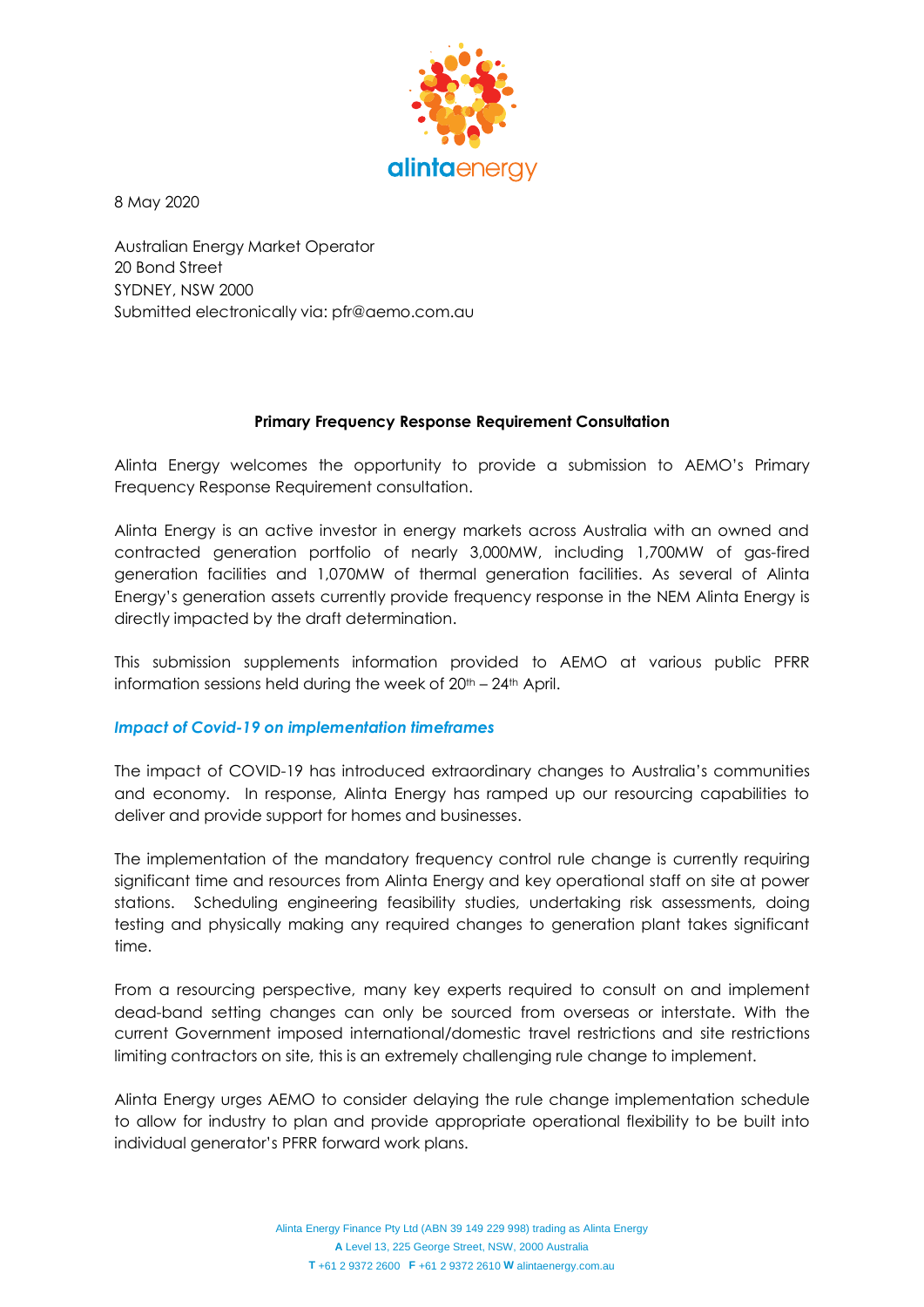

### *Transparency of aggregate PFRR performance*

The provision of frequency control involves costs on plant and general wear and tear. The provision of these services deteriorates the operating life of units and requires an additional level of maintenance costs. For example, in regards to a gas fired generator, since the load gradient in frequency response mode is higher than during normal operation the thermal stress on the gas turbine is also higher. Therefore, operating hours beyond the frequency deadband are weighed with a factor greater than 1 in order to calculate the equivalent operating hours. This will reduce the interval time between regular inspections which are due after a given amount of equivalent operating hours defined by the original equipment manufacturer have passed. These costs vary greatly depending on the dead band frequency ultimately set as well as the order in which individual generators tighten their dead band settings.

Alinta Energy is concerned that first movers could face significant disadvantages as the PFRR is rolled out across the NEM. As generators over 200MW adhere to the PFRR requirement, this exposes the first enabled units to a greater share of the frequency burden such as oscillatory interactions between different governors or hunting oscillations. The same is true for the first individual generators in certain regions or states whom are enabled. Thus, there is a high likelihood that the burden of costs will shift to predominantly to larger dispatchable technologies.

This not only has equity implications; it also has implications for the generator self-assessment process. The internal risk assessments and generator self-assessment process currently being considered by participants are being made on the assumption that there is a "hard cutover" time where all generators over 200MW are tightening their dead bands. If generators are switching to the new PFRR requirement at different times, or even at different dead band settings, this will have direct implications for the performance of individual units and the generator self-assessment results.

Given this, Alinta Energy supports AEMO constructing both live and forecasting reports that should be presented as part of the PFRR obligation. Whilst this may not be possible due to privacy at the individual generator level, in aggregate it should be possible to provide broad data to industry on aggregate MW dead band settings, droop settings, response times and stored head room by regions. Such reports should also include both national and state current aggregated dead band or expected dead band data.

The provision of such data would assist plant operators across the NEM in understanding the frequency performance of the market and how their individual generators will safely operate and perform within that. This will assist generators in performing their own stability analysis as well as completing the generator self-assessment.

#### *Progressive Reduction in Dead band Setting*

As outlined in past submissions, the decision to mandate frequency control to a (±0.015) Hz dead band setting is physically untested in the NEM and implementing such a narrow dead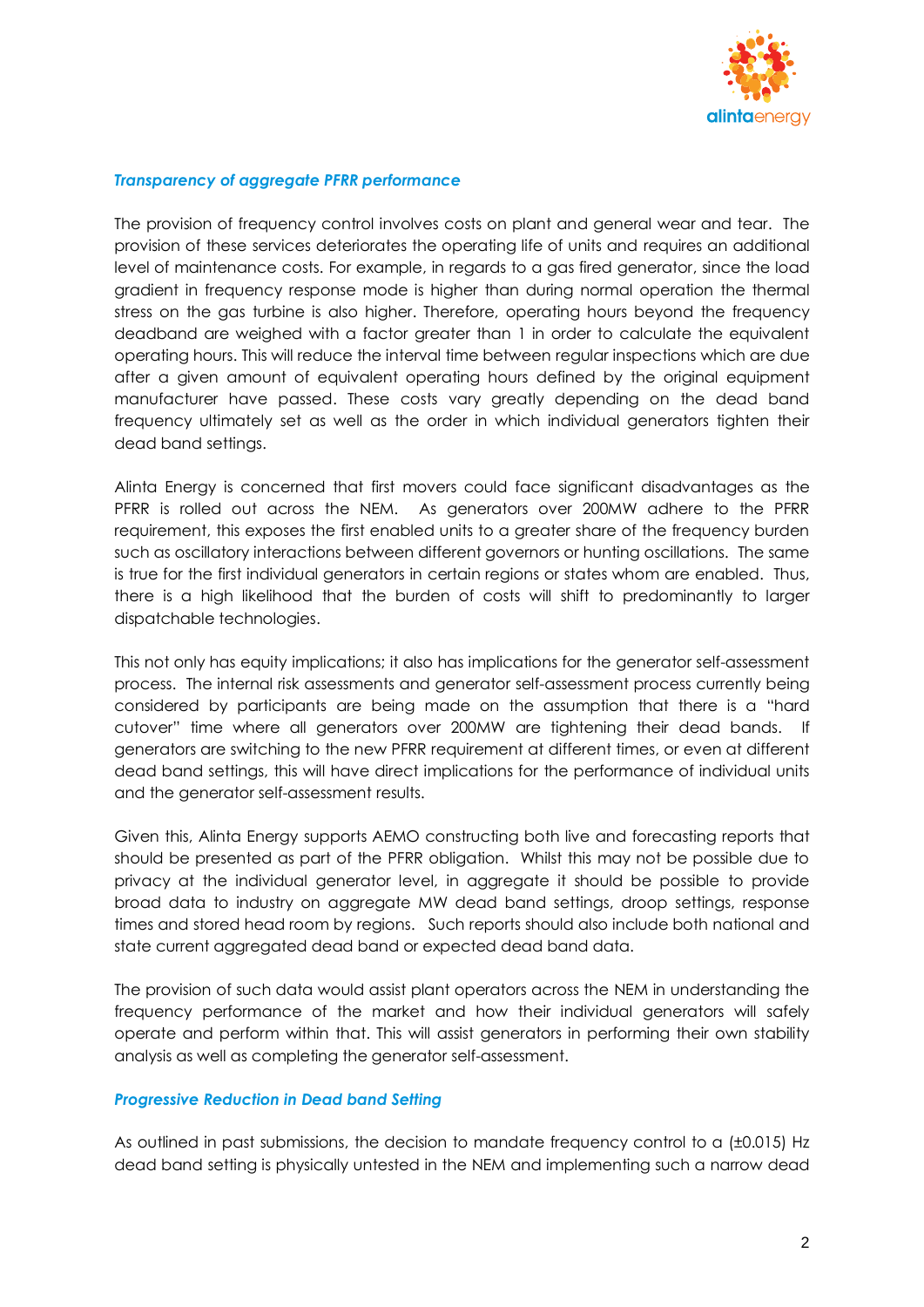

band setting requirement rapidly would likely introduce several risks that may have unintended implications on the NEM's operating state.

As such, Alinta Energy supports AEMO's prudent decision to include the progressive step change allowance as outlined in section 5.1(b), allowing for a reduction in dead band settings commencing with (±0.050) Hz.

This approach will allow participants and AEMO to progressively monitor the performance of frequency of the NEM as it adheres to the new dead band setting requirement. Upon close consideration of what impact the initial step change has on the network, it may be found that the proposed second step change requirement to (±0.015) Hz actually not required.

## *Frequency Signal Conditioning – further clarifications required*

Alinta Energy is seeking more clarification or guidance respectively with regards to the requirements for filtering (e.g. low pass filtering) and conditioning of the frequency signal measured at the connection point. The intention is to avoid any unnecessary load cycles which are detrimental to the gas turbine's service life - that may be caused by the frequency crossing the limit of the deadband for a fraction of a second only or noise superimposed to the frequency signal. These are load cycles that would not contribute to grid stability but adversely affect the performance of the gas turbine.

## *PFRR response when receiving greater than zero dispatch target – further operational clarifications required*

As currently drafted in section 2 of the PFRR, the obligation applies to generators only when they have a dispatch target greater than zero (rules clause 4.4.2(c1)).

However, if a generator receives dispatch targets across several intervals to meet a maximum dispatch target load, and mid-way through ramping up to meet such a target, simultaneously begins providing primary frequency response due to the PFRR obligation, how is the generator to be treated in relation to its obligations to follow dispatch targets? Alinta Energy seeks further clarification in section 2 of the PFRR in terms of how AEMO intends to operationalise this requirement and the interaction between other NER obligations.

In addition, if a generator is prevented from ramping up to maximum load as a result of providing PFRR response for a lengthy period of time (potentially hours) while responding to a frequency disturbance, how is it to be treated? It is unclear to Alinta Energy whether its normal bidding profile will be respected or whether a generator may be disproportionately required to provide PFRR response whilst commercial considerations are set aside. Alinta Energy encourages AEMO to provide some worked examples in the final PFRR document as a means to assisting participants understanding of how the PFRR will be operationalised.